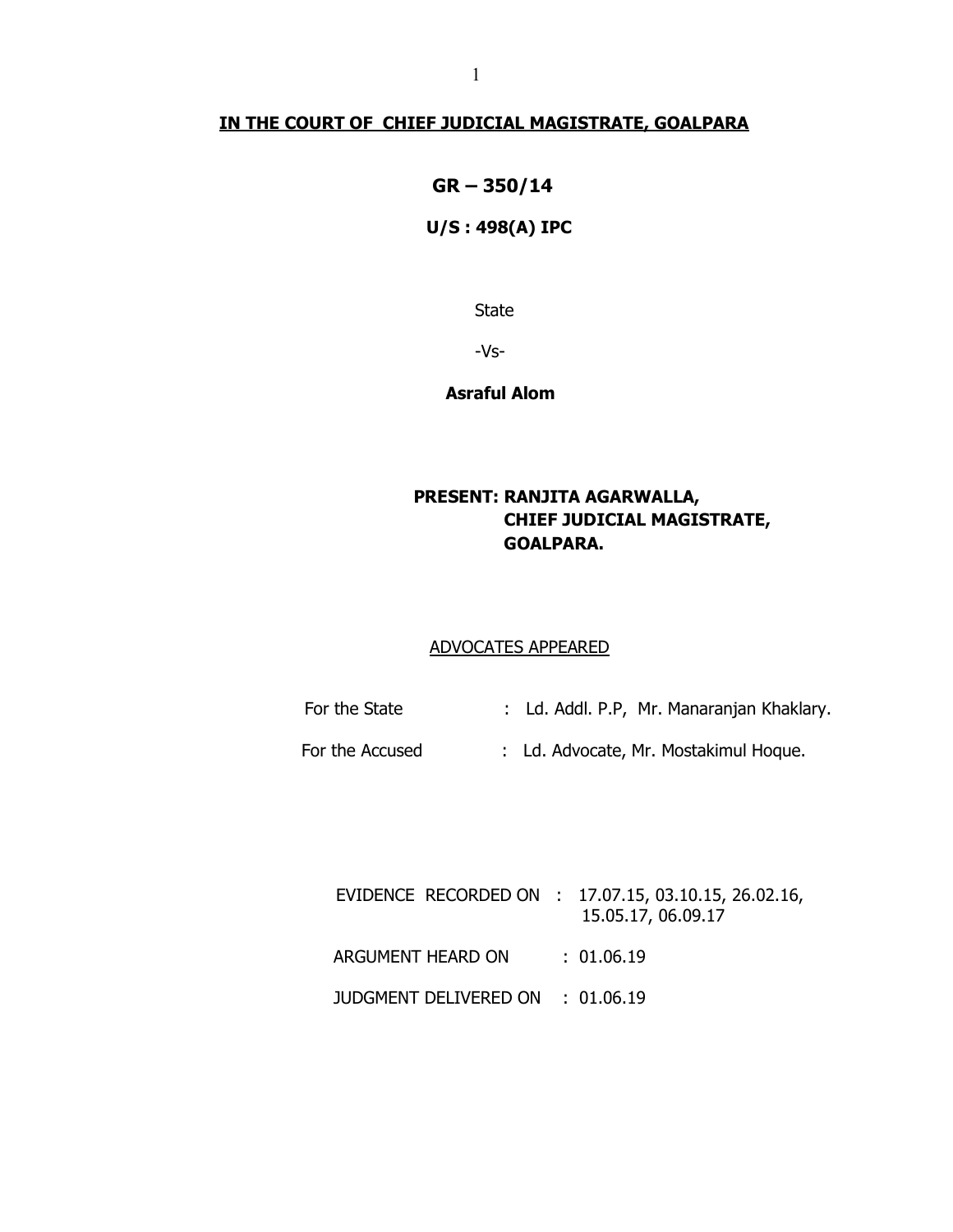#### **JUDGMENT**

 The brief facts of the Prosecution case is that on 15.02.14 a written complaint was lodged before this Court by Nur Jahan stating inter alia that on 03.06.12, she got married to the accused, Ashraful Alom as per Islamic Shariat. After the marriage, she lead her conjugal life with the accused. After passing few days, her husband at the instigation of the rest accused persons, Abitara Bewa, Abdul Kader, Abdul Mojid, Nasiruddin demanded money and gold ornaments as dowry and started to torture her mentally and physically. On 07.06.13 at about 7 pm, the accused persons jointly demanded Rs. 1,00,000/- as dowry and 5 tola gold and tortured her inhumanly and drove her out from her matrimonial home. Helplessly, she took shelter at the house of Hamid Mahajan. Subsequently, on 08.06.13, the accused, Abitara Bewa showing herself as innocent, took her from the said house to the house of accused, Abdul Kader. After staying there for a week, she came back to her parental home. After three months of her stay at her parental home, the accused persons made a secret plan and brought her from her parental home. She started staying with the accused, Asraful Alam. Just after passing one and half or two months, the accused persons again demanded Rs. 1,00,000/- cash and on 11.11.13, she was tortured inhumanly and chased away. Helplessly, she took shelter at her parental home. As she was waiting for negotiation of the matter through social intervention, there was delay in lodging this case.

The written complaint was received and registered at Goalpara PS vide Goalpara P.S. Case No. 110/2014 U/S 498(A)/34 IPC. After investigation, Police submitted the chargesheet against the accused, Asraful Alam U/S 498(A) IPC.

On appearance, copy was furnished to the accused. After hearing both the sides and perusal of materials available on record a prima facie case was found against the accused U/S 498(A) IPC. Accordingly, charge U/S 498(A) IPC was framed, read over and explained to the accused to which he pleaded not guilty and claimed to be tried.

 Prosecution side has examined only one witness who was duly cross examined by defence.

 Statement of the accused is recorded U/S 313 of Cr.PC. Defence also declined to adduce any evidence.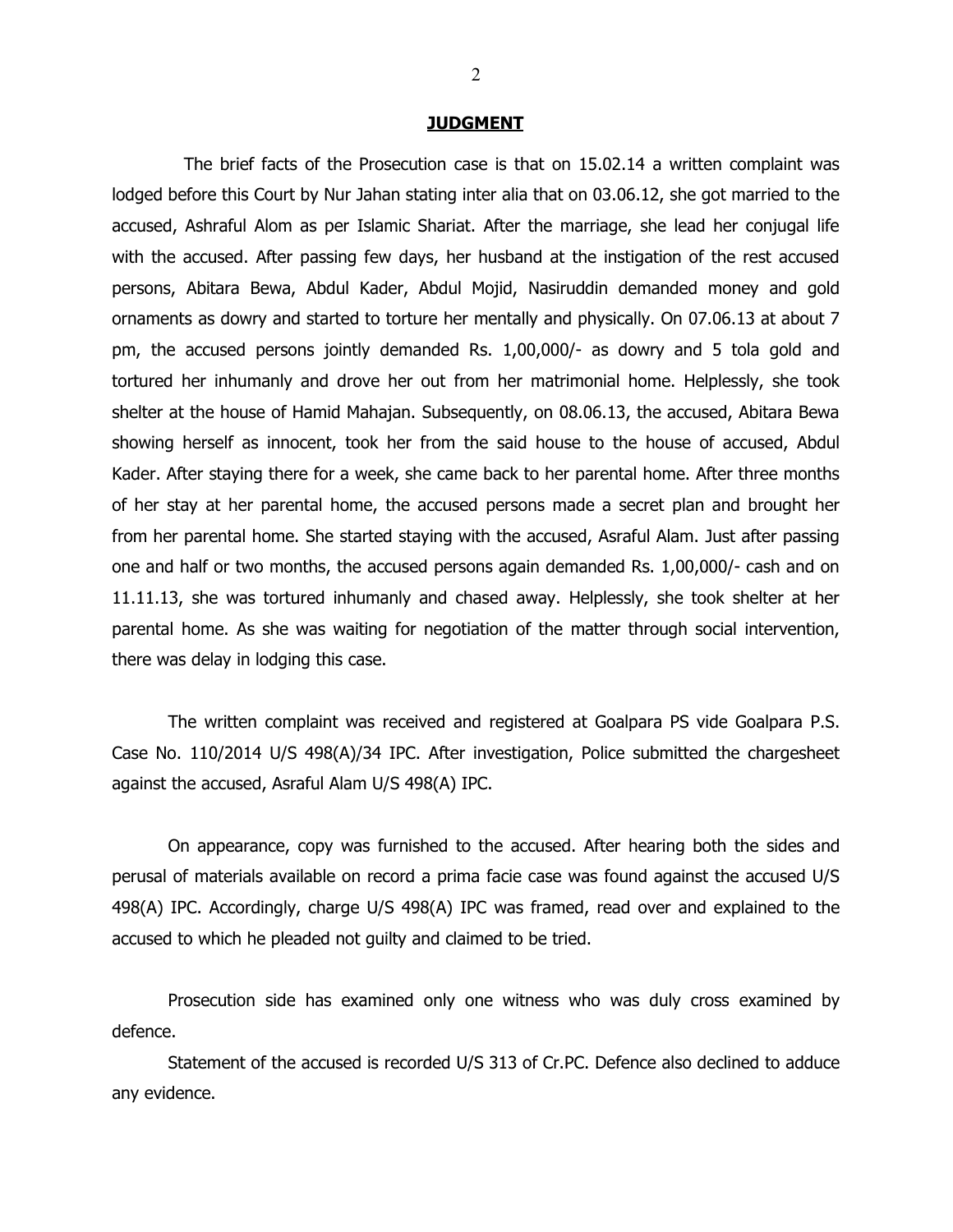### THE POINTS FOR DETERMINATION

I. Whether the accused being the husband of the informant, Nur Jahan subjected her to physical and mental torture on demand of dowry and drove her out from the matrimonial home on 11.11.13 thereby endangering her life and limb and thereby committed an offence punishable U/S 498(A) IPC;

### DISCUSSION, DECISION AND REASONS FOR DECISION

Heard argument forwarded by Learned Counsels on both sides.

**PW1, Nur Jahan** is the informant who deposed that the accused is her husband. On 31.05.12 she got married to the accused as per Islamic religious rights. Initially four to five months they lead their conjugal life peacefully. After that the accused used to beat her up. The accused persons demanded Rs. 1,00,000/- and 5 tola gold. As she refused to fulfill the demands, she was subjected to physical assault. On 07.06.13, at about 7 pm, the family members of the accused demanded the said amount. As she refused to meet the demand, she was assaulted and drove her out. She stayed at the house of Adbul Hamid that night. Subsequently, the elder brother of the accused, Ahmed Ali took her from the house of Hamid to Bulen Ali's residence. She stayed there for a period of seven days. Subsequently, the accused persons did not enquire about her as such, she came to her parental home. Thereafter, she lodged this case at the Court. Police enquired her. Exhibit 1 is the Complaint Petition. Exhibit 1(1), 1(2), 1(3) are her signatures.

**PW2, Rabiul Hoque** stated that he knows the informant as well as the accused. On 31.05.12 they got married and initially four to five months they lived together peacefully. Subsequently, the informant appraised him that the accused demanded Rs. 1,00,000/- and 5 tala gold from her. Then she failed to meet the said demands and resultantly, the family members of the accused jointly assaulted her. On 07.06.13 at about 7 pm, the accused persons assaulted her and drove her out of her matrimonial home. At night, she stayed at the house of Hamid Mahajan. Subsequently, Ahmed Ali elder brother of the accused kept her at the house of Balen Ali. Then after a week, she returned to her residence and she lodged this case. Police interrogated him.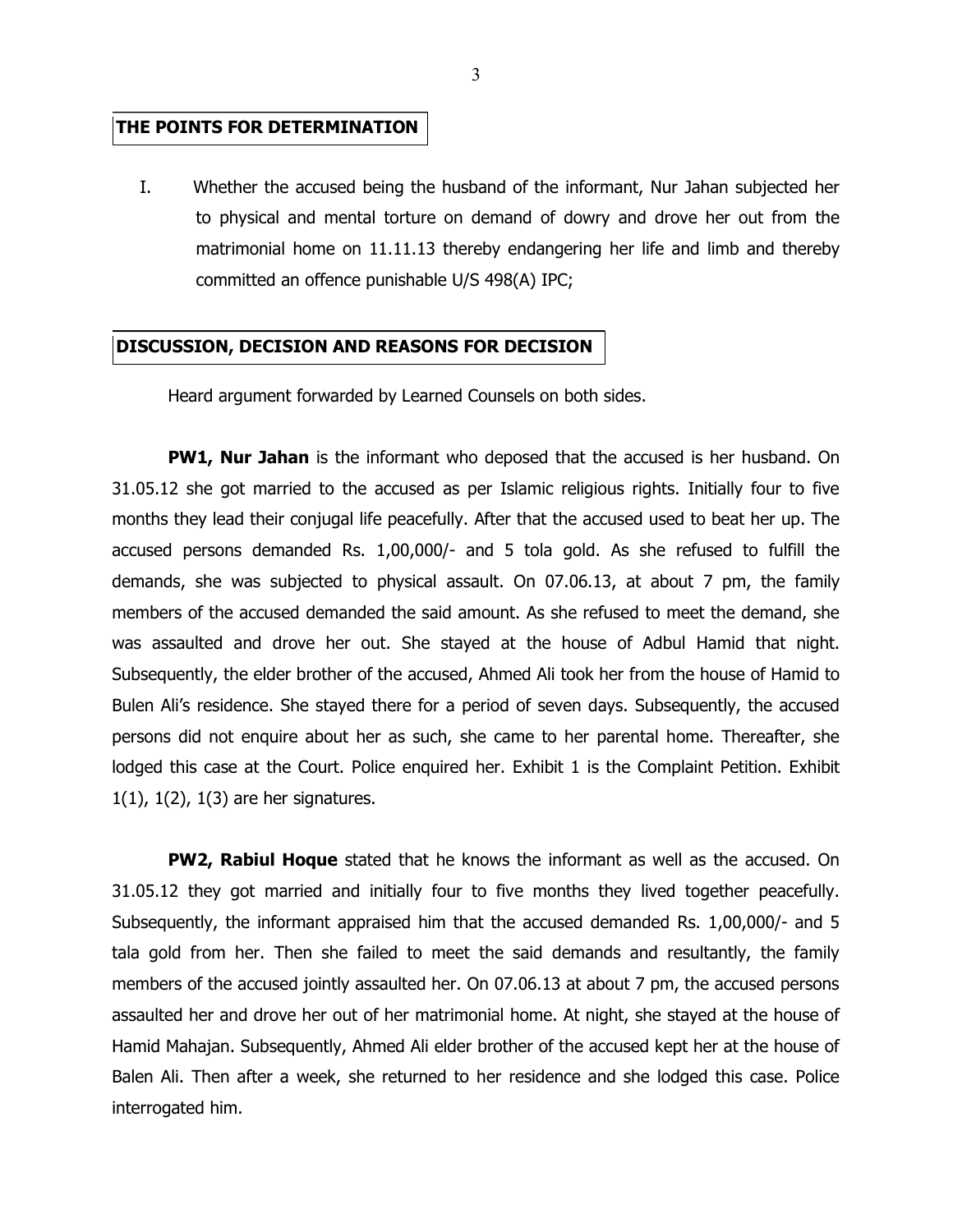**PW3, Majid Ali** deposed that he knows the informant as well as the accused. Three to four years back, both the parties got married. He could not say how long the parties lived together peacefully. Subsequently, he came to know that informant went to her parental home. He has no knowledge relating to what quarrel happened between both the parties.

**PW4, Nurul Nabi Siddique** deposed that he knows the informant as well as the accused persons. Two and half years back, both the parties got married. Initially, five to six months they lived peacefully. Then the informant left the accused's house. He came to know that she does not like the accused.

**PW5, Naser Ali** deposed that he is the brother-in-law of the informant and the accused is his cousin. The accused and the informant got married seven to eight years back. Initially two to three months they lived peacefully. Subsequently, Ashraful gave divorce to Nur Jahan. He does not know the reason of divorce. He came to know that Nur Jahan lodged this case relating to the divorce.

**PW6, Abdul Kader** deposed that he knows the informant as well as the accused. Both the partied got married in the last of year 2013. He heard from Nur Jahan that the accused assaulted her as he did not want to keep her with him. At present, he came to know that the informant and the accused both of them got remarried. Police never enquired him.

**PW7, Abdul Hamid Miah** S/O Lt. Abdul Goni Mia deposed that he does not know the informant. He knows the accused persons. The accused got married with Nur Jahan. He has no knowledge about the incident of this case.

PW8, Abdul Hamid Miah S/O LT. Hazimucha Miah deposed that he knows accused and the informant Ashraful's wife. Both of them got married. He has no knowledge about the incident of this case.

 Now from the material available on record, it reveals that the marriage between both the parties is an admitted fact. Since the accused in his recorded statement U/S 313 Cr.PC. admitted the fact and now the question arises whether the accused tortured the victim with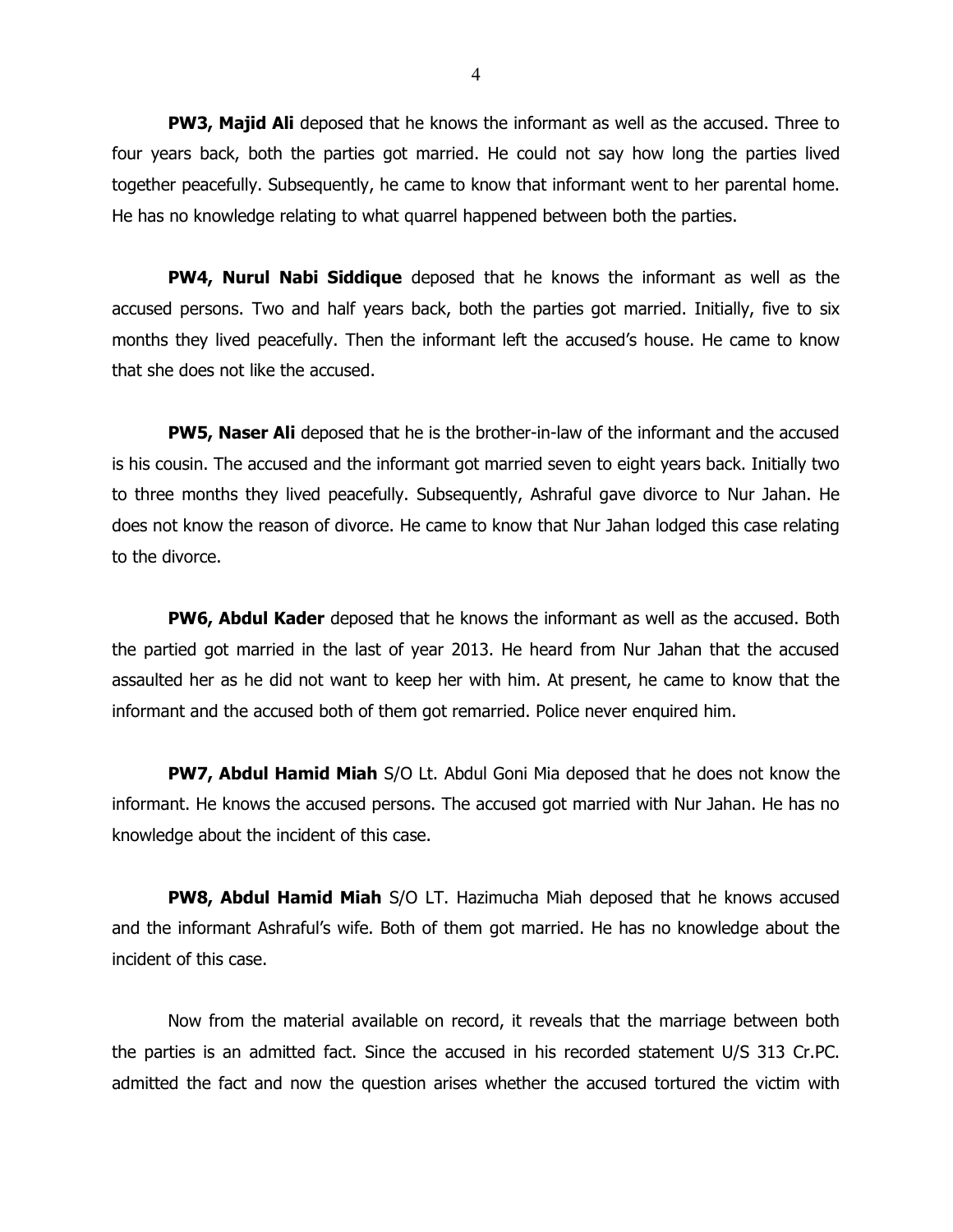cruelty as defined in explanation of cruelty  $U/S$  498(A) IPC : (a) Any willful conduct which is of such a nature as is likely to drive the woman to commit suicide or to cause grave injury or danger to life, limb or health (whether mental or physical) of the woman.

 (b) harassment of the woman where such harassment s with a view to coercing her or any person related to her to meet any unlawful demand for any property or valuable security or is on account of failure by her or any person related to her to meet such demand.

Here, PW1 in her evidence as well as the complaint petition stated that the accused demanded Rs. 1,00,000/- and 5 tola gold. PW2, brother of the informant also asserted the said facts and here PWs are silent why the demand was made. Since defence disputed the said fact during cross examination of PWs. Therefore, it is boundant duty of the prosecution side to prove the same to attract the offence U/S 498(A) IPC. A mere demand of dowry is not satisfactory it must lead to some cruelty caused to the victim. PW1 asserted that when she refused to meet the demand, she was subjected to physical assault. Finally on 07.06.13 as she failed to meet the demand, she was driven out from her matrimonial home. Thereby she took shelter at the house of Adbul Hamid. Subsequently, the brother of the accused took her to the house of Bulen Ali. Thereby, she left to her parental home. Here, PW1 has not specifically stated as to why she was subjected to physical assault. Whether she sustained any injury for which whether she took medication.

Mere torturing is not satisfactory to hold that she was actually subjected to physical assault to such extent to attract offence u/s 498(A) IPC. More so, PW1 alleged that she took shelter at Abdul Hamid's house further in her evidence she asserted that she took shelter at the house of Hamid Mahajan. Here, prosecution side has examined two numbers of Abdul Hamid Miahas PW7 and PW8 but both of them candidly conceded that they have no knowledge about the incident of this case. In absence of corroboration of the evidence, it is difficult to rely upon her version. Moreover, perusal of the injury report available with the case record reveals that Nur Jahan Khatun was examined on 09.03.14 at Kharmuja Mini PHC whereby the Doctor found tenderness over her back left side and moderate tenderness with an alleged history of assault on 09.03.14 but the said PW1 in her testimony is silent in this respect.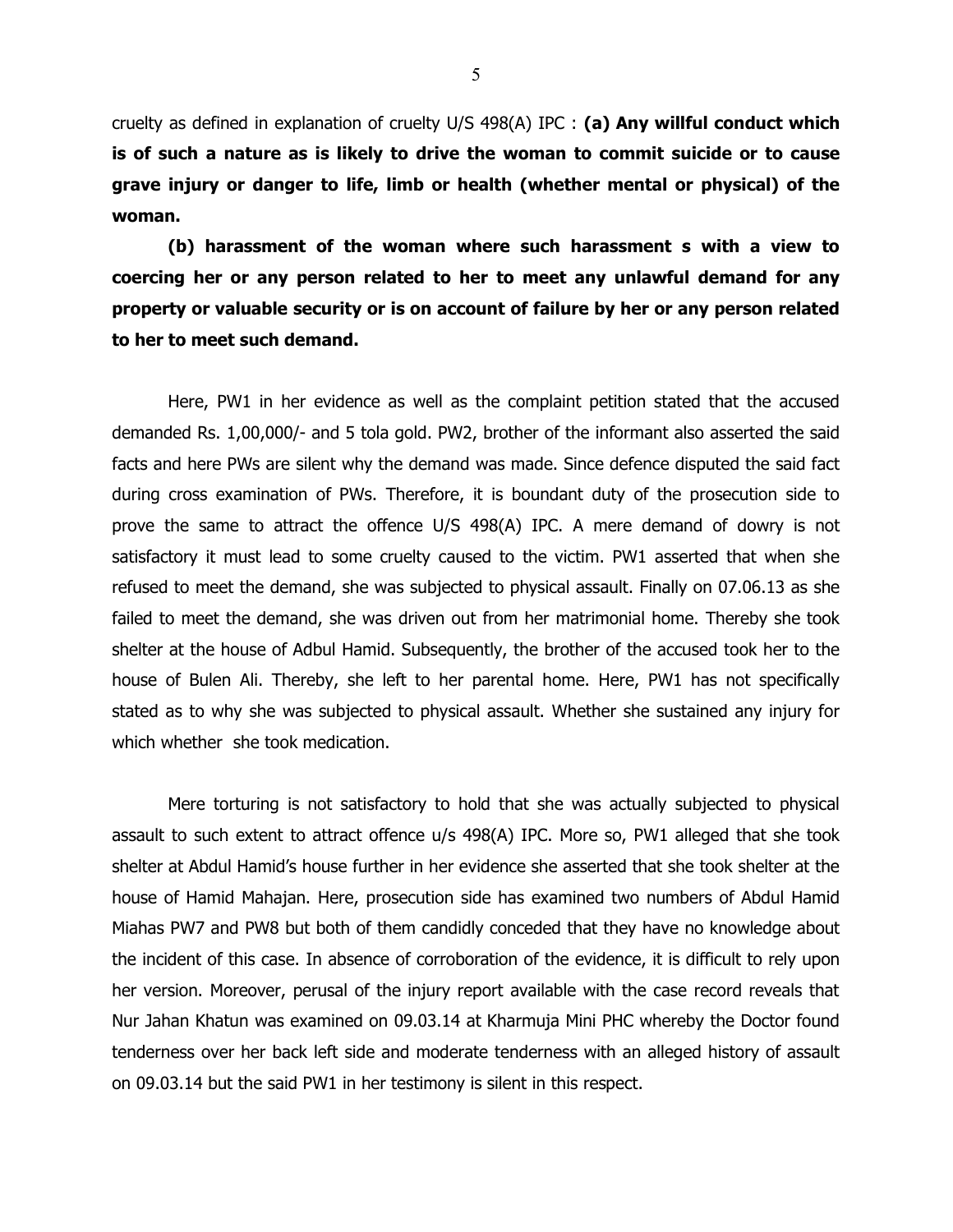Interestingly, though PW1 in her evidence is silent that after three months staying at her parental home, the accused persons came to her parental home and negotiated the matter and thereby, she resumed her conjugal life with the accused. Subsequently, after staying one to two months i.e., on 11.11.13, the accused persons demanding the previous dowry amount and gold tortured her inhumanly and chased her out from her matrimonial home. As such, since then, she has been taking shelter at her parental home and the case was lodged on 15.02.14. Since the victim was medically examined on 09.03.14 with an alleged history of assault of the same day, it cast serious doubt upon the story designed by the prosecution. Though, PW2 corroborated the version of PW1 that she was subjected to torture on demands of Rs. 1,00,000/- and gold of 5 tola and as she was failed to meet the demand, on 07.06.13 at about 9 pm, she was driven out duly physical assault. Since the said witness is also mum that the amount was demanded why she was subjected to torture and why the amount was demanded, it is difficult to rely upon the evidence of PW1. Moreover, there is none to corroborate though prosecution side has examined other six witnesses but except PW1 and PW2, none of the prosecution witnesses have stated that PW1 was subjected o torture due to non fulfillment of the dowry demands. Moreover, PW4 negates the prosecution story by asserting that the informant left the accused's house as she did not like the accused and PW3 stated that he knows that the informant left to her parental home but he has no idea as to why she left for her parental home.

Further, PW2 stated that regarding divorce of both the parties, again it is worthwhile to mention that though PW6 asserted that he came to know from Rubial Hoque that the accused assaulted Nur Jahan as he did not want to keep her but Rabial Hoque who stands here as PW2 never uttered the said facts. He never stated that he appraised the matter to PW6. Therefore, evidence of PW6 being hearsay witness have not much value in the eye of law.

Thus, from the above discussion, it appears that as the version of PW1 is not supported by any independent witness as well as medical evidence, more so her evidence is not found complete to book the accused, Asraful Alam U/S 498(A) IPC.

#### **ORDER**